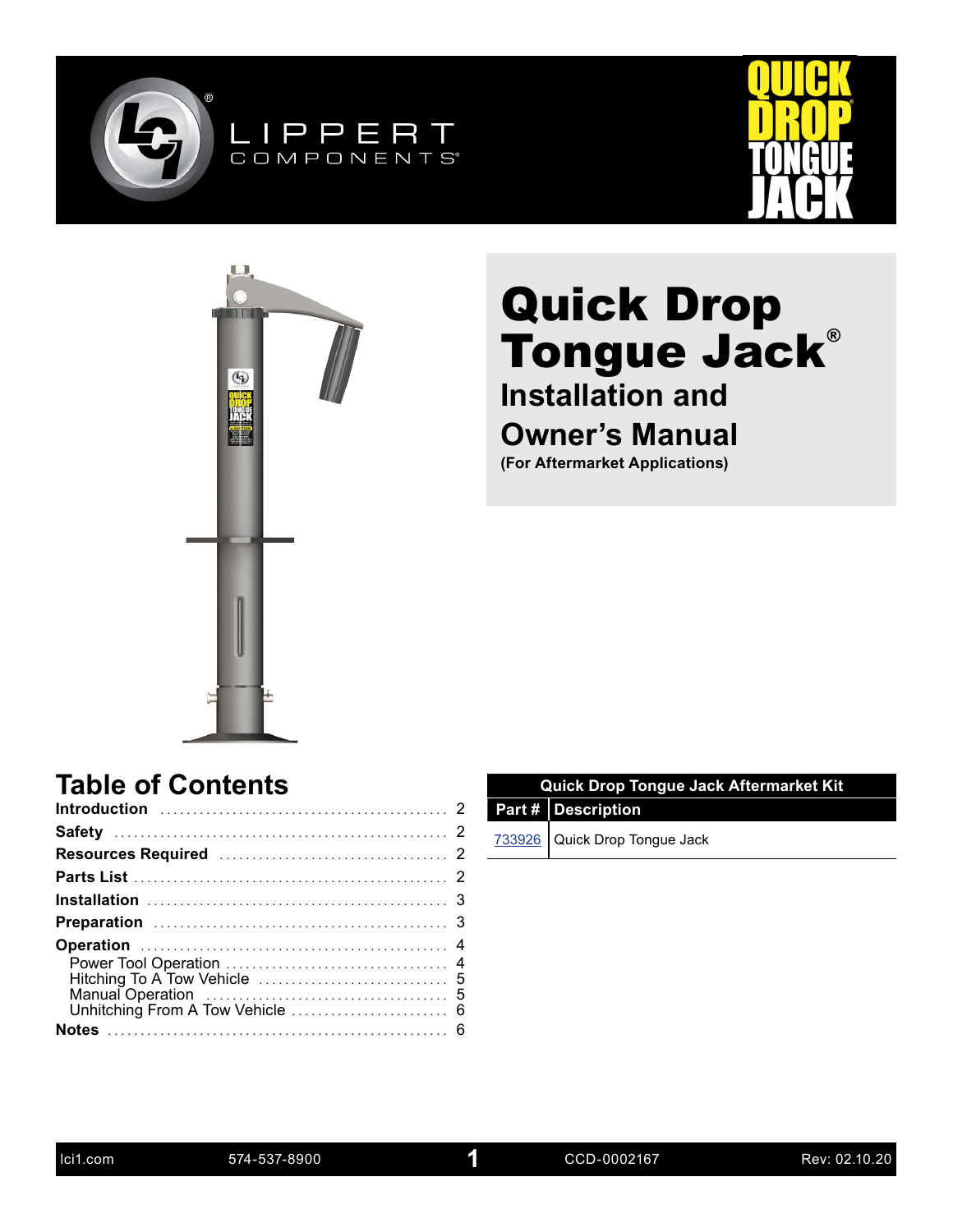<span id="page-1-0"></span>



### **Introduction**

The Quick Drop Tongue Jack® is a hand-cranked, topwinding mechanical jack that features a drive-nut option to raise and lower the tongue jack leg with the use of an electric drill. The Quick Drop Tongue Jack has a lifting capacity of 2,000 lbs. Do not exceed the capacity limit.

The design of this tongue jack is as stable, strong and efficient as the rest of LCI's tongue jack products, while offering a cost efficient and quicker set-up/tear-down option.

Additional information about this product can be obtained from [lci1.com/support](https://www.lci1.com/support/) or by using the myLCI app. Replacement components can be ordered from <https://store.lci1.com/>or by using the myLCI app.

The myLCI app is available for free on iTunes® for iPhone® and iPad® and also on Google Play™ for Android™ users. iTunes®, iPhone®, and iPad® are registered trademarks of Apple Inc. Google Play™ and Android™ are trademarks of Google Inc.

## **Safety**

Read all instructions and safety labels before starting installation of this product.

## **A WARNING**

**THIS SAFETY LABEL INDICATES THAT THE FOLLOWING PROCEDURE MAY CREATE A CONDITION WHERE SEVERE PRODUCT DAMAGE, SERIOUS PERSONAL INJURY OR DEATH MAY OCCUR IF STATED PRECAUTIONS ARE NOT FOLLOWED.**

# **A CAUTION**

**MOVING PARTS CAN PINCH, CRUSH OR CUT. KEEP CLEAR AND USE CAUTION.**

### Quick Drop Tongue Jack®

**Installation and Owner's Manual (For Aftermarket Applications)**

### **Parts List**



| Quick Drop Tongue Jack Aftermarket Kit Part # 733926 |        |                                        |  |
|------------------------------------------------------|--------|----------------------------------------|--|
|                                                      |        | No. $\vert$ Part # $\vert$ Description |  |
| A                                                    |        | 423192   Quick Drop Tongue Jack        |  |
| B                                                    | 710633 | Quick Drop Footpad Kit                 |  |

## **Resources Required**

- Cordless or electric drill or screw gun
- %<sup>"</sup> socket
- 3/4" socket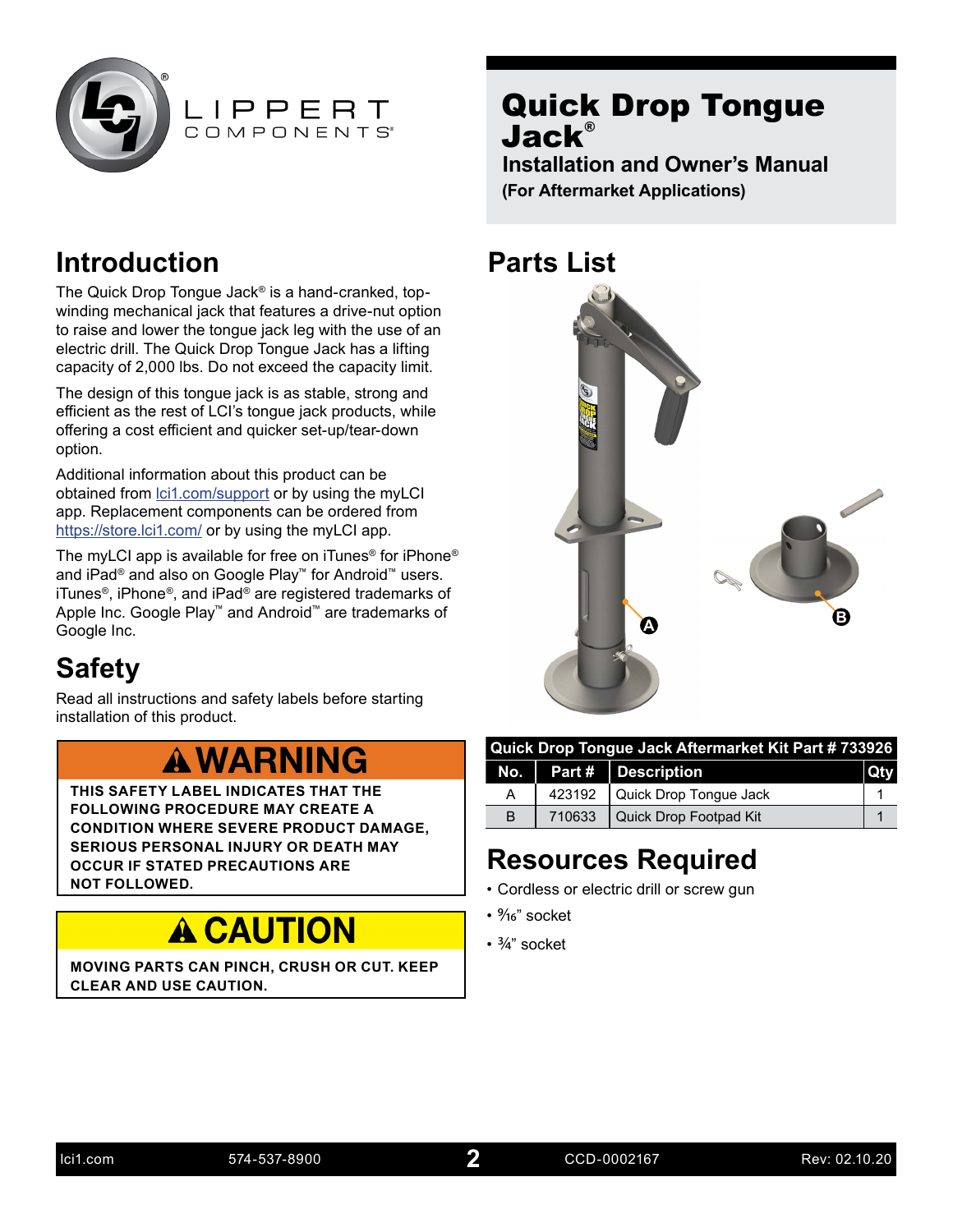<span id="page-2-0"></span>



### **Preparation**

**NOTE:** To operate the crank handle, it is required to have an existing 6" to 6  $\frac{1}{2}$ " radius clearance from the center point of the jack leg to the area around it.

## **WARNING**

**THE TRAILER MUST BE SUPPORTED PER THE MANUFACTURER'S RECOMMENDATIONS BEFORE WORKING UNDERNEATH. FAILURE TO DO SO MAY RESULT IN DEATH, SERIOUS PERSONAL INJURY OR SEVERE PRODUCT OR PROPERTY DAMAGE.**

- **1.** Make sure trailer is parked on level ground.
- **2.** Chock all tires.

**3.** Support the trailer according to the manufacturer's recommendations.

**4.** Remove existing tongue jack from A-frame and properly dispose of jack. Retain mounting hardware for future use.

**5.** If necessary, remove footpad from the Quick Drop Tongue Jack.

**A.** Remove the hairpin cotter pin **(Fig.1A)** from the clevis pin **(Fig.1B)**, which holds the footpad **(Fig.1C)** to the jack leg **(Fig.1D)**.

**B.** Set aside the hairpin cotter pin, clevis pin and footpad.



### Quick Drop Tongue Jack®

**Installation and Owner's Manual (For Aftermarket Applications)**

### **Installation**

**1.** Carefully slide the jack leg **(Fig.2A)** through the hole in the coupler **(Fig.2B)** of the trailer's A-frame **(Fig.2C)**.



#### **Fig.2**

**2.** Align the three holes in the Quick Drop Tongue Jack's mounting plate with the three holes in the coupler.

**3.** Secure the Quick Drop Tongue Jack to the coupler with three previously removed 3/8" - 16 x 1" bolts **(Fig.3A)**.

**4.** Reattach the footpad to the jack leg by sliding the footpad over the bottom of the jack leg and securing it with the previously-removed clevis pin and hairpin cotter pin.



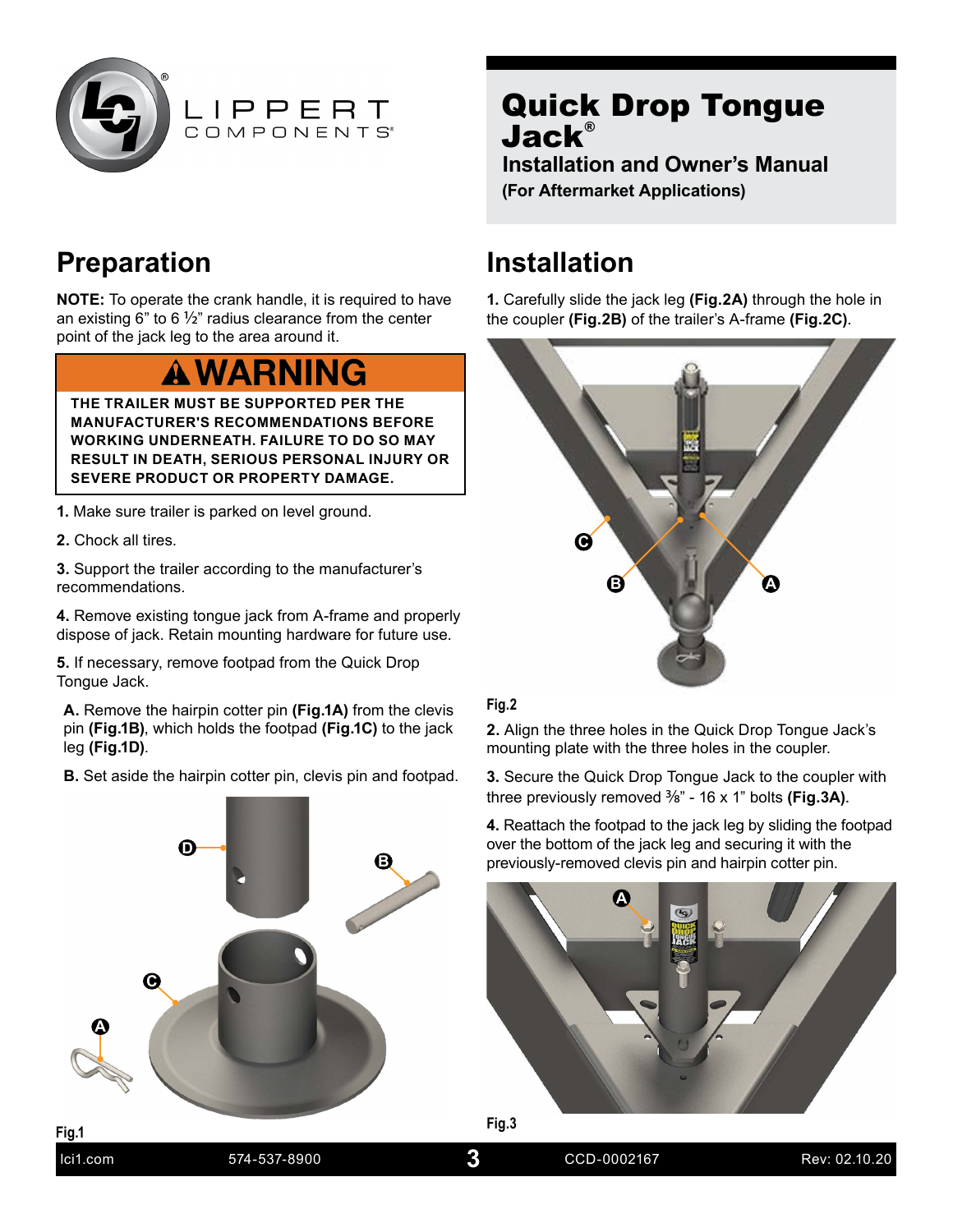<span id="page-3-0"></span>

**Installation and Owner's Manual (For Aftermarket Applications)**

## **A WARNING**

LIPPERT COMPONENTS®

**THE QUICK DROP TONGUE JACK HAS A LIFTING CAPACITY OF 2,000 LBS. DO NOT EXCEED THIS LIMIT OR SEVERE PRODUCT DAMAGE, SERIOUS PERSONAL INJURY OR DEATH MAY OCCUR. KEEP PEOPLE AND PETS AT A SAFE DISTANCE DURING INSTALLATION AND OPERATION OF THE TONGUE JACK.**

# **A CAUTION**

**FAILURE TO FULLY ENGAGE THE CRANK HANDLE INTO THE STORED POSITION WHEN USING THE POWER TOOL OPERATION MODE COULD CAUSE PRODUCT DAMAGE OR PERSONAL INJURY.**

# **A CAUTION**

**DO NOT USE AN IMPACT TOOL TO TURN THE TONGUE JACK DRIVE NUT. AN IMPACT TOOL CAN OVERPOWER THE DRIVE NUT MECHANISM, CAUSING DAMAGE TO THE TONGUE JACK AND VOIDING THE PRODUCT WARRANTY.**

## **A CAUTION**

**USE OF A POWER TOOL WITHOUT A CLUTCHING FEATURE AND OPERATED AT FULL SPEED WHILE IN DRILL OVERRIDE MODE COULD CAUSE PERSONAL INJURY OR DAMAGE TO THE TONGUE JACK'S DRIVE NUT MECHANISM. THE DRIVE NUT MECHANISM CAN BE STRIPPED IF THE POWER TOOL CONTINUES TO BE OPERATED IN DRILL OVERRIDE MODE AFTER THE JACK LEG IS RETRACTED/EXTENDED TO THE FULLEST EXTENT.**

# **A CAUTION**

**FAILURE TO MAINTAIN POSITIVE CONTROL OF THE CORDLESS DRILL DURING OPERATION MAY CAUSE TORQUE TWIST TO OCCUR, INJURING THE OPERATOR AND/OR DAMAGING EQUIPMENT.**

### **Operation**

#### **Power Tool Operation**

**1.** Make sure the crank handle is in its stored position **(Fig.4)**.

**NOTE:** When the crank handle is in its stored position, the drive nut is raised up **(Fig.4A)**, making it accessible for use with a cordless or electric drill or screw gun. Do not use an impact tool. An impact tool may cause damage to the tongue jack drive nut screw mechanism.

**2.** Use a 3/4" drive socket with either a cordless or electric drill or screw gun.

**A.** Insert the drive socket over the hex head of the drive screw **(Fig.4A)**.

**B.** Rotate the drive screw in a clockwise direction to extend the jack leg.

**C.** Rotate the drive screw in a counterclockwise direction to retract the jack leg.



**Fig.4**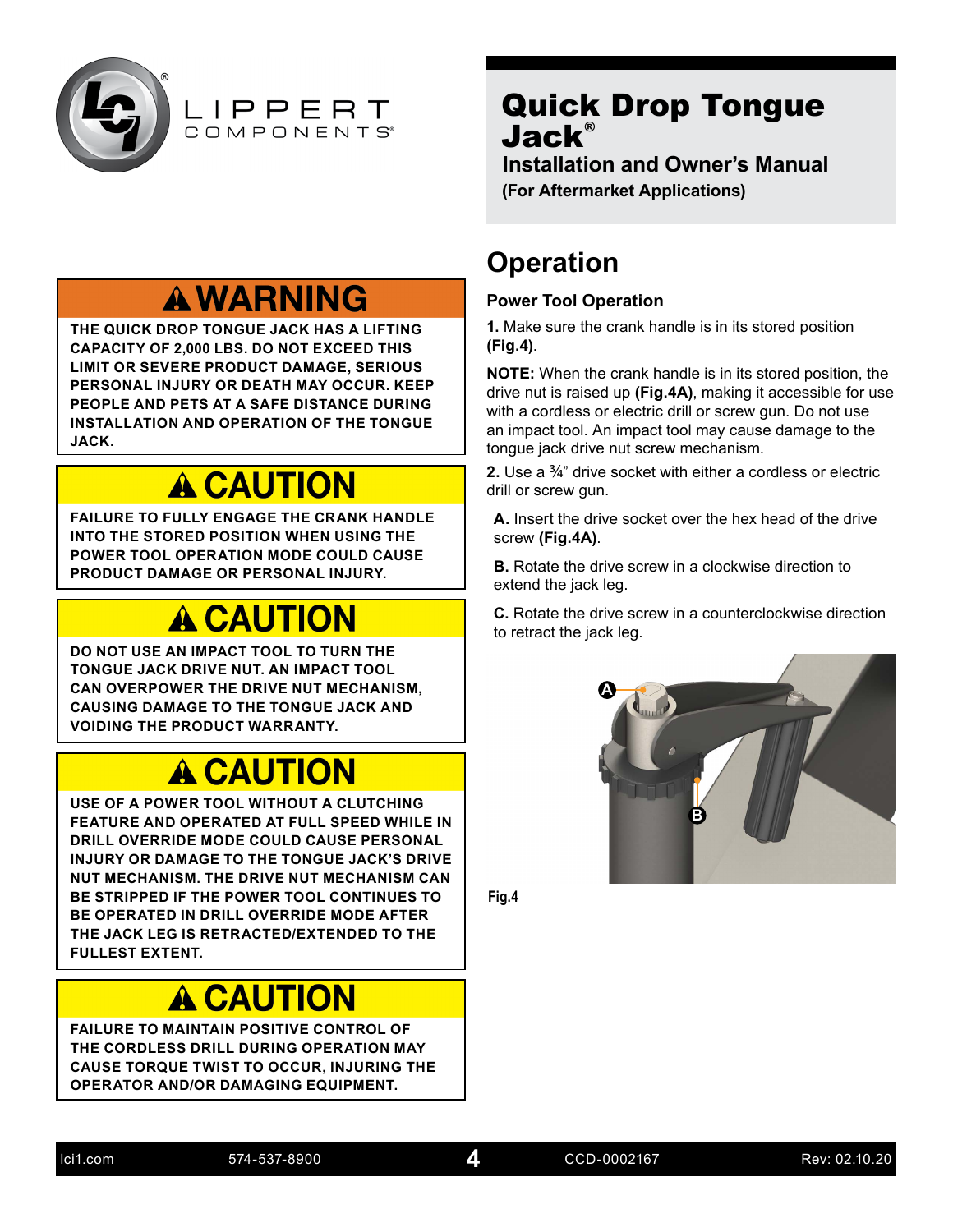<span id="page-4-0"></span>

**Installation and Owner's Manual (For Aftermarket Applications)**

#### **Manual Operation**

**NOTE:** To operate the crank handle, it is required to have an existing 6" to 6  $\frac{1}{2}$ " radius clearance from the center point of the jack leg to the area around it.

**1.** Flip the crank handle **(Fig. 5A)** over into its cranking position.

**A.** Rotate the crank handle clockwise to extend the jack leg.

**B.** Rotate the crank handle counterclockwise to retract the jack leg.

**2.** After desired tongue jack height is achieved, flip the crank handle over into its stored position **(Fig.4)**. The crank handle will engage the ribs of the cap **(Fig.4B)**.

**NOTE:** Since the crank handle moves independently of the screw drive, storing it prevents the handle from turning when the drive screw is used.



**Fig.5**

#### **Hitching To A Tow Vehicle**

**1.** Chock the tires of the trailer.

**2.** Make sure the footpad of the Quick Drop Tongue Jack is pinned securely in place with the clevis pin and hairpin cotter pin **(Fig.6A)**.



#### **Fig.6**

**3.** Use a 3/4" drive socket with either a cordless or electric drill or screw gun.

**A.** Insert the drive socket over the hex head of the drive screw **(Fig. 4A)**.

**NOTE:** It may be necessary to slightly raise the jack leg to allow the coupler to clear the hitch ball. Rotate the drive screw in a clockwise direction to extend the jack leg.

**B.** Rotate the drive screw in a counterclockwise direction to retract the jack leg.

**4.** Latch the tow vehicle hitch and connect any wires, chains or sway control that may be equipped between the tow vehicle and the trailer.

**5.** Remove the tire chocks.

**6.** Make sure the leg of the Quick Drop Tongue Jack is fully retracted before moving the tow vehicle.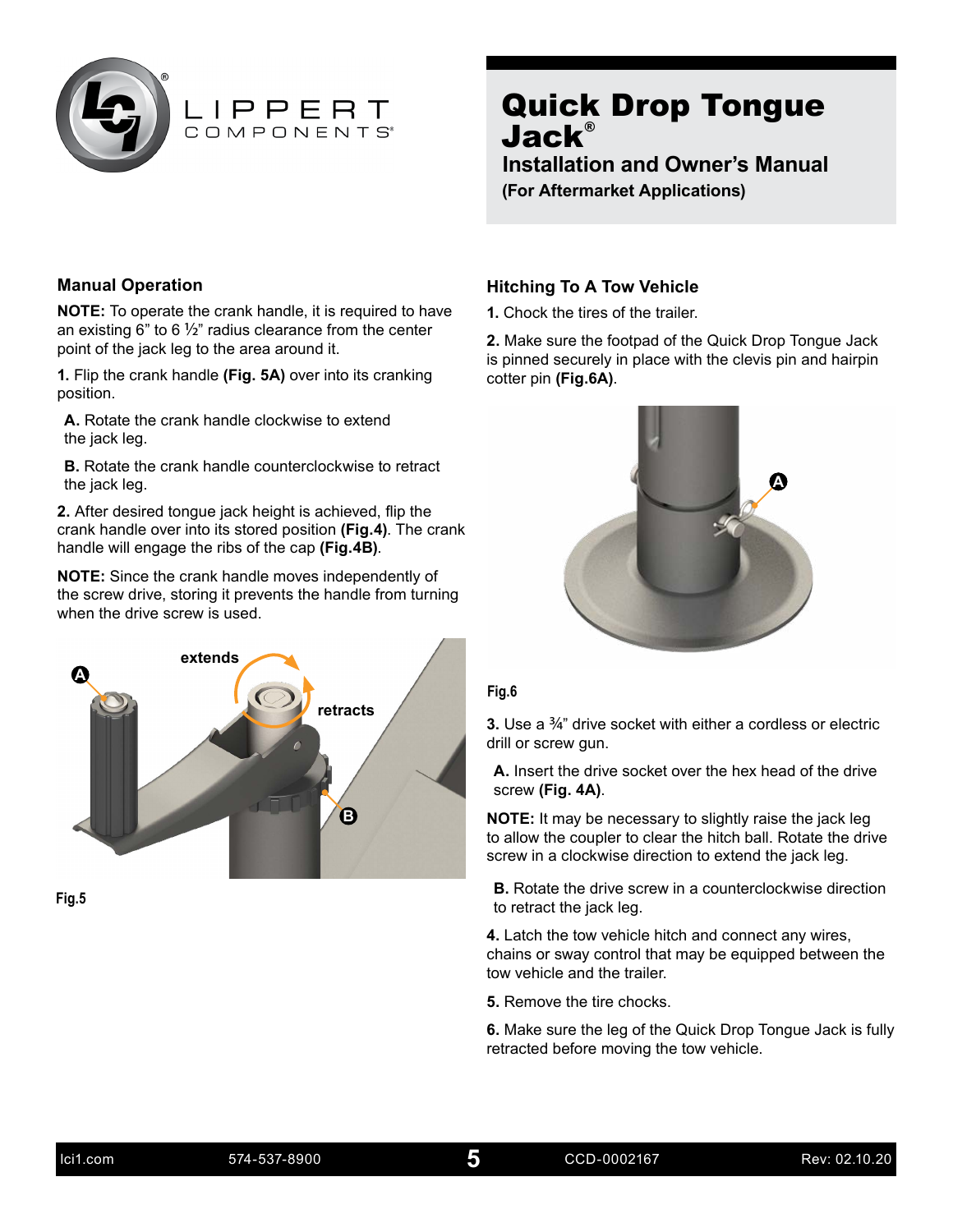<span id="page-5-0"></span>

**Installation and Owner's Manual (For Aftermarket Applications)**

**Notes**

#### **Unhitching From A Tow Vehicle**

**1.** Chock the tires of the trailer.

**2.** Make sure the foot pad of the Quick Drop Tongue Jack is pinned securely in place with the clevis pin and hairpin cotter pin **(Fig. 6A)**.

**3.** Make sure the ground surface under the Quick Drop Tongue Jack footpad is firm and level.

**4.** Make sure the crank handle is in its stored position **(Fig.4)**.

**5.** Unlatch the trailer coupler.

**6.** Use a 3/4" drive socket with either a cordless or electric drill or screw gun.

**A.** Insert the drive socket over the hex head of the drive screw **(Fig. 4A)**.

**B.** Rotate the drive screw in a clockwise direction to extend the jack leg to clear the hitch ball.

**7.** Disconnect any wires, chains or sway control that may be equipped between the tow vehicle and the trailer.

**8.** Move the tow vehicle a safe distance away from the trailer.



Manual information may be distributed as a complete document only, unless Lippert Components provides explicit consent to distribute individual parts.

All manual information is subject to change without notice. Revised editions will be available for free download at *lci1.com*. Manual information is considered factual until made obsolete by a revised version.

Please recycle all obsolete materials and contact Lippert Components with concerns or questions.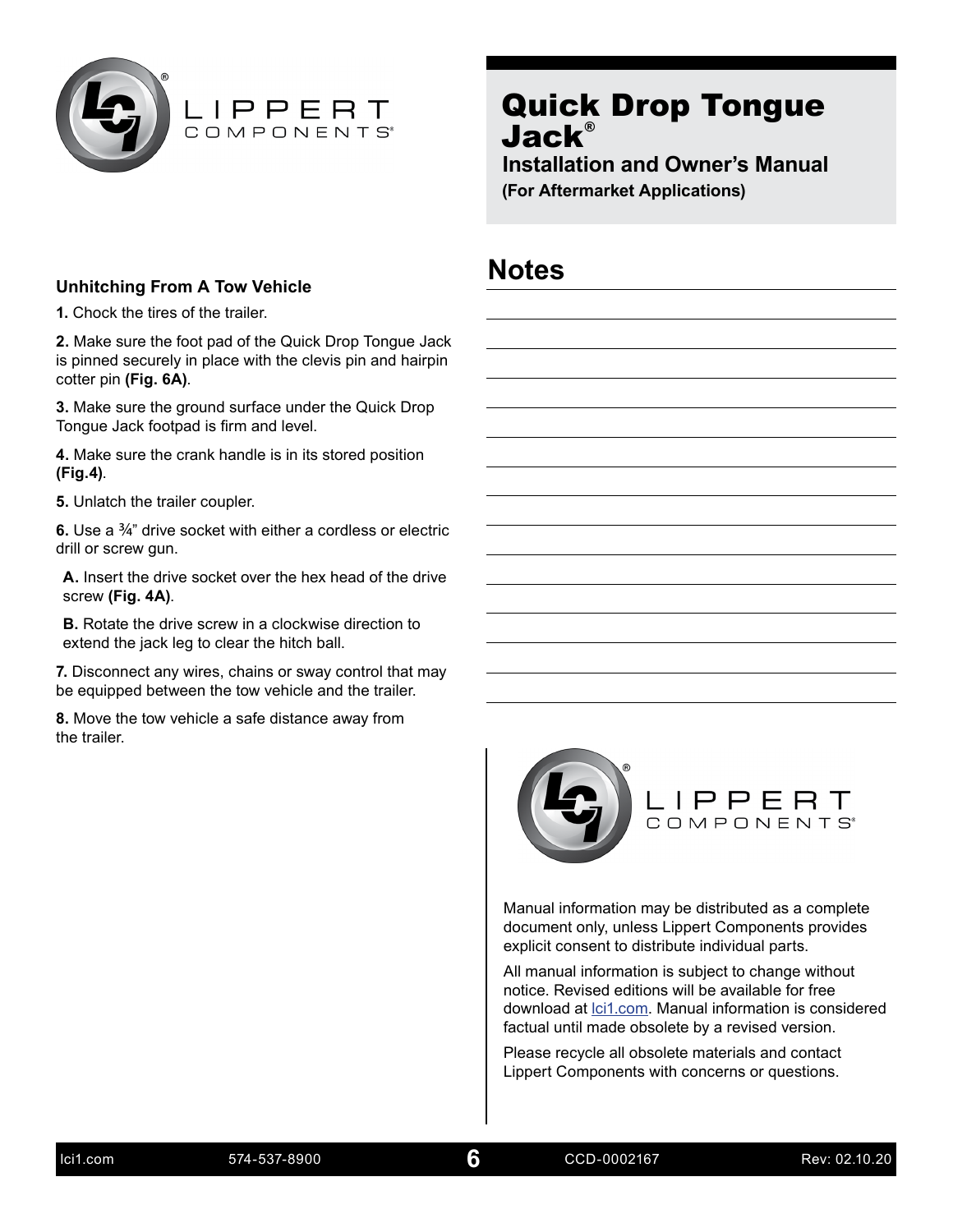





## **Manuel d'installation et du propriétaire**

**(pour les applications du marché secondaire)**

### **Table des matières**

| Dételage d'un véhicule remorqueur  6 |  |
|--------------------------------------|--|
|                                      |  |

| Ensemble Quick Drop Tongue Jack pour le marché<br>secondaire |                               |  |  |
|--------------------------------------------------------------|-------------------------------|--|--|
|                                                              | Pièce Description             |  |  |
|                                                              | 733926 Quick Drop Tongue Jack |  |  |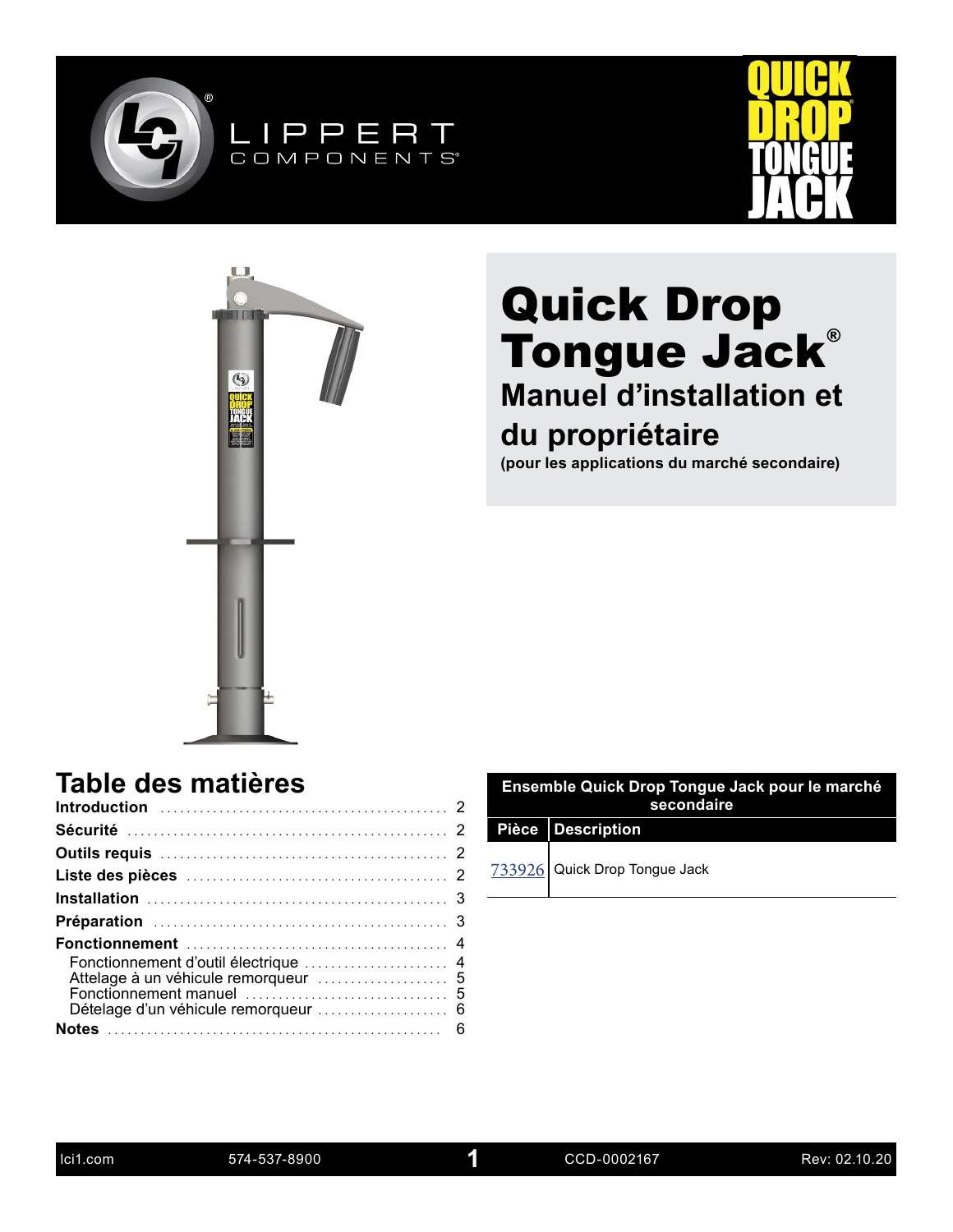



**Manuel d'installation et du propriétaire (pour les applications du marché secondaire)**

### **Introduction**

Le Quick Drop Tongue Jack est un vérin mécanique avec une manivelle sur le dessus qui offre une fonction d'écrou de commande pour élever et abaisser le pied du vérin de flèche à l'aide d'une perceuse électrique. Le Quick Drop Tongue Jack est doté d'une capacité de levage de 907 kg (2 000 lb). Ne pas dépasser cette limite.

La conception de ce vérin de flèche est aussi stable, solide et efficace que le reste des produits de vérin de flèche de LCI, tout en offrant une option d'installation et de démontage rentable et plus rapide.

Pour obtenir plus d'information à propos de ce produit, visitez [lci1.com/support](https://www.lci1.com/support/) ou utilisez l'application myLCI. Les composants de remplacement peuvent être commandés à <https://store.lci1.com/>ou au moyen de l'application myLCI.

L'application myLCI est offerte gratuitement sur iTunes® pour iPhone® et iPad® ainsi que sur Google Play™ pour les utilisateurs Android™. iTunes®, iPhone® et iPad® sont des marques de commerce déposées d'Apple Inc. Google Play™ et Android™ sont des marques de commerce de Google Inc.

## **Sécurité**

Lire toutes les instructions et étiquettes de sécurité avant de commencer l'installation de ce produit.

## **A AVERTISSEMENT**

**CETTE ÉTIQUETTE DE SÉCURITÉ INDIQUE QUE LA PROCÉDURE SUIVANTE PEUT CRÉER UNE CONDITION POUVANT ENTRAÎNER D'IMPORTANTS DOMMAGES AU PRODUIT, DE GRAVES BLESSURES OU LA MORT SI LES PRÉCAUTIONS INDIQUÉES NE SONT PAS RESPECTÉES.**

# **A MISE EN GARDE**

**LES PIÈCES MOBILES PEUVENT PINCER, ÉCRASER OU COUPER. SE TENIR ÉLOIGNÉ DE CES PIÈCES ET UTILISER AVEC PRUDENCE.**

### **Liste des pièces**



| Ensemble Quick Drop Tongue Jack - Nº pièce 733926 |        |                         |       |
|---------------------------------------------------|--------|-------------------------|-------|
|                                                   |        | Nº Nº pièce Description | l Oté |
|                                                   | 423192 | Quick Drop Tongue Jack  |       |
| B                                                 | 710633 | Quick Drop footpad kit  |       |

## **Outils requis**

- Perceuse ou pistolet à vis électrique ou sans fil
- Douille de % po
- Douille de ¾ po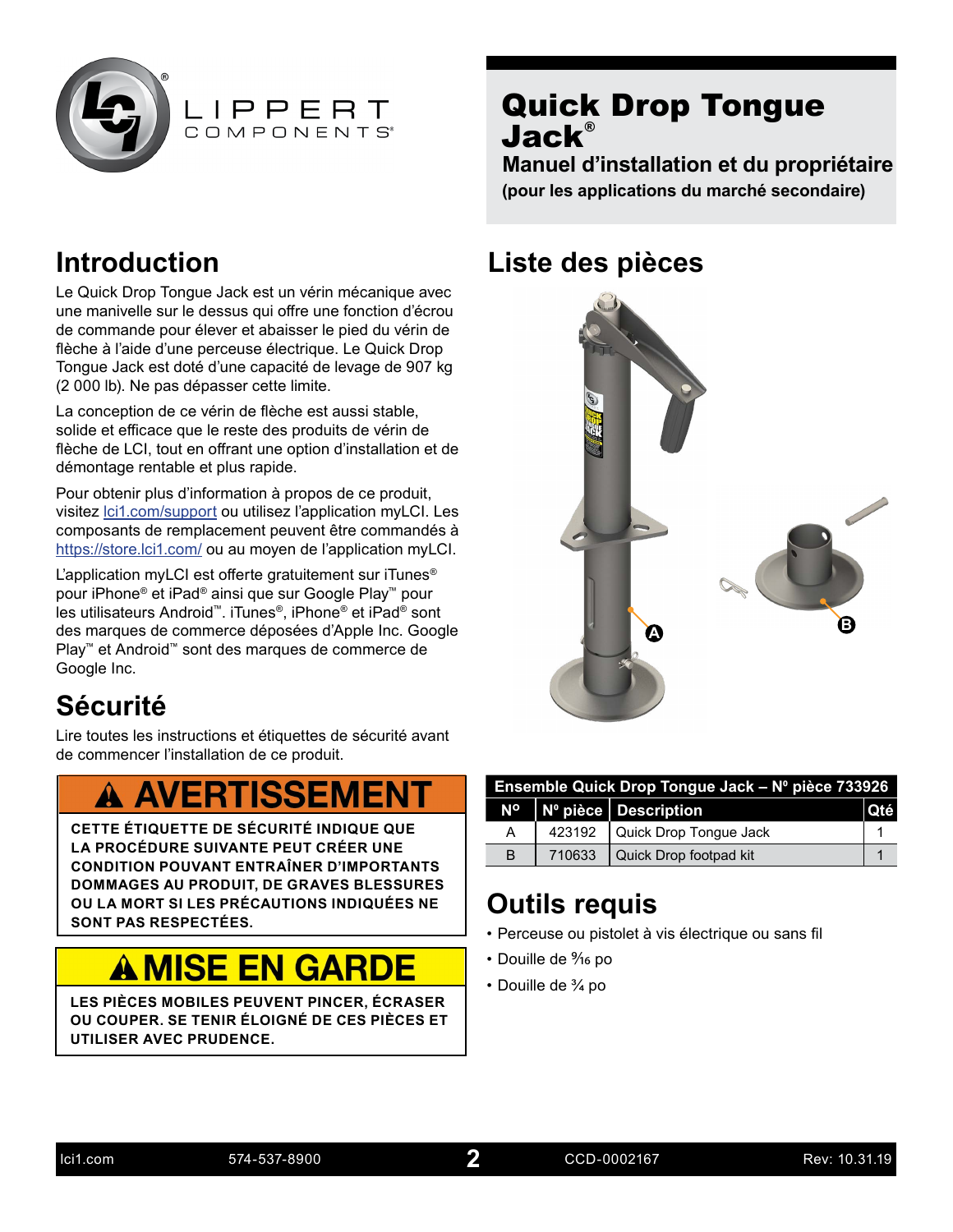



**Manuel d'installation et du propriétaire (pour les applications du marché secondaire)**

## **Préparation**

**NOTE:** Un dégagement d'un rayon de 6 à 6,5 po est requis pour faire fonctionner la manivelle à partir du point central du pied de vérin à la zone avoisinante.

## **A AVERTISSEMENT**

**LA REMORQUE DOIT ÊTRE SUPPORTÉE SELON LES RECOMMANDATIONS DU FABRICANT AVANT DE TRAVAILLER SOUS CELLE-CI. LE NON-RESPECT DE CETTE CONSIGNE PEUT ENTRAÎNER LA MORT, DE GRAVES BLESSURES OU D'IMPORTANTS DOMMAGES AU PRODUIT OU À LA PROPRIÉTÉ.**

**1.** S'assurer que la remorque est stationnée sur un sol de niveau.

**2.** Caler tous les pneus.

**3.** Supporter la remorque selon les recommandations du fabricant.

**4.** Retirer le vérin de flèche actuel du cadre en A et éliminer de façon appropriée le vérin. Conserver le matériel de montage pour une utilisation ultérieure.

**5.** Au besoin, retirer le socle du Quick Drop Tongue Jack.

**A.** Retirer la goupille épingle fendue **(Fig.1A)** de l'axe de chape **(Fig.1B)** fixant le socle **(Fig.1C)** au pied du vérin **(Fig.1D)**.

**B.** Mettre de côté la goupille épingle fendue, l'axe de chape et le socle.



### **Installation**

**1.** Glisser doucement le pied du vérin **(Fig.2A)** dans le trou du coupleur **(Fig.2B)** du cadre en A de la remorque **(Fig.2C)**.



#### **Fig. 2**

**2.** Aligner les trois trous de la plaque de montage du Quick Drop Tongue Jack avec les trois trous du coupleur.

**3.** Fixer le Quick Drop Tongue Jack au coupleur avec les trois préalablement enlevé les boulons 3/8 po - 16 x 1 **(Fig.3A)**.

**4.** Réinstaller le socle au pied du vérin en le faisant glisser au bas du pied de vérin et en le fixant en place avec l'axe de chape et la goupille épingle fendue précédemment retirés.





| lci1.com | 574-537-8900 | CCD-0002167 | Rev: 10.31.19 |
|----------|--------------|-------------|---------------|
|          |              |             |               |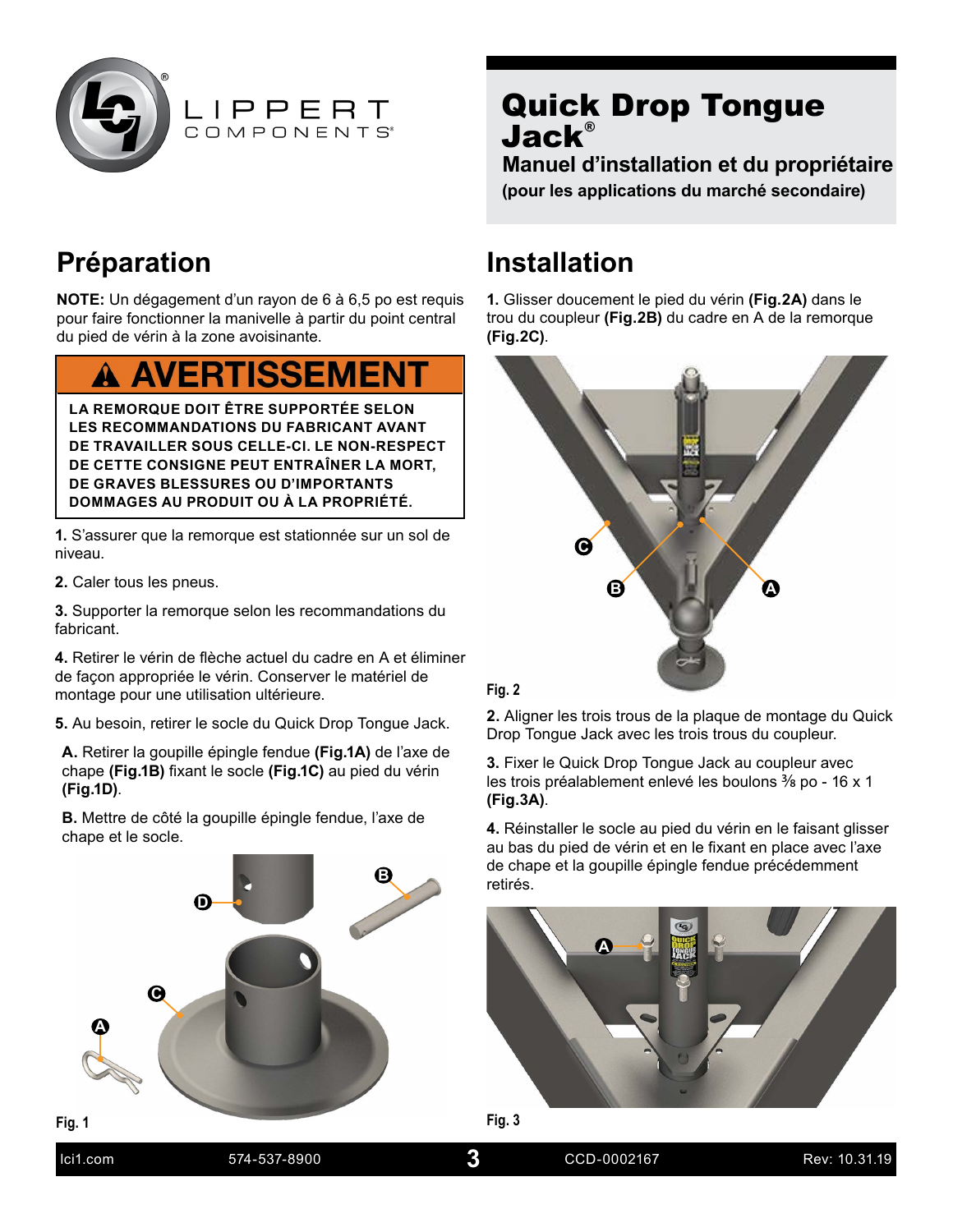

**Manuel d'installation et du propriétaire (pour les applications du marché secondaire)**

## **A AVERTISSEMENT**

LIPPERT COMPONENTS®

**LE QUICK DROP TONGUE JACK EST DOTÉ D'UNE CAPACITÉ DE LEVAGE DE 907 KG (2 000 LB). NE PAS DÉPASSER CETTE LIMITE AFIN DE PRÉVENIR D'IMPORTANTS DOMMAGES AU PRODUIT, DE GRAVES BLESSURES OU LA MORT. TENIR LES PERSONNES ET LES ANIMAUX À UNE DISTANCE SÉCURITAIRE PENDANT L'INSTALLATION ET LE FONCTIONNEMENT DU VÉRIN DE FLÈCHE.**

# **A MISE EN GARDE**

**À DÉFAUT D'ENGAGER PLEINEMENT LA MANIVELLE DANS LA POSITION DE RANGEMENT LORSQUE LE MODE DE FONCTIONNEMENT D'OUTIL ÉLECTRIQUE EST UTILISÉ, DES DOMMAGES OU DES BLESSURES POURRAIENT SURVENIR.**

# **A MISE EN GARDE**

**NE PAS UTILISER UN OUTIL À PERCUSSION POUR TOURNER L'ÉCROU DE COMMANDE DU VÉRIN DE FLÈCHE. UN OUTIL À PERCUSSION PEUT SURALIMENTER LE MÉCANISME DE L'ÉCROU DE COMMANDE ET CAUSER DES DOMMAGES AU VÉRIN DE FLÈCHE, ANNULANT LA GARANTIE DU PRODUIT.**

# **A MISE EN GARDE**

**L'UTILISATION D'UN OUTIL ÉLECTRIQUE SANS FONCTION D'EMBRAYAGE ET MIS EN MARCHE À PLEINE VITESSE EN MODE DE SURPASSEMENT DE PERCEUSE PEUT CAUSER DES BLESSURES OU DES DOMMAGES AU MÉCANISME D'ÉCROU DE COMMANDE DU VÉRIN DE FLÈCHE. LE MÉCANISME D'ÉCROU DE COMMANDE PEUT ÊTRE ABÎMÉ SI L'OUTIL ÉLECTRIQUE CONTINUE D'ÊTRE MIS EN MARCHE EN MODE DE SURPASSEMENT DE PERCEUSE APRÈS QUE LE PIED DU VÉRIN EST PLEINEMENT ALLONGÉ OU REPLIÉ.**

### **Fonctionnement**

#### **Fonctionnement d'outil électrique**

**1.** S'assurer que la manivelle est en position de rangement **(Fig.4)**.

**NOTE:** Lorsque la manivelle est en position de rangement, l'écrou de commande est relevé **(Fig.4A)** et accessible pour une utilisation avec une perceuse ou un pistolet à vis électrique ou sans fil. Ne pas utiliser un outil à percussion, car il peut causer des dommages au mécanisme d'écrou de commande du vérin de flèche.

**2.** Utiliser une douille de commande de ¾ po avec une perceuse ou un pistolet à vis électrique ou sans fil.

**A.** Insérer la douille de commande sur la tête hexagonale de la vis de commande **(Fig.4A)**.

**B.** Tourner la vis de commande dans le sens des aiguilles d'une montre pour allonger le pied du vérin.

**C.** Tourner la vis de commande dans le sens contraire des aiguilles d'une montre pour replier le pied du vérin.



**Fig. 4**

# **A MISE EN GARDE**

**À DÉFAUT DE MAINTENIR UN CONTRÔLE POSITIF DE LA PERCEUSE SANS FIL PENDANT SA MISE EN MARCHE, UNE TORSION DE COUPLE PEUT SURVENIR, ENTRAÎNANT DES BLESSURES À L'OPÉRATEUR OU DES DOMMAGES À L'ÉQUIPEMENT.**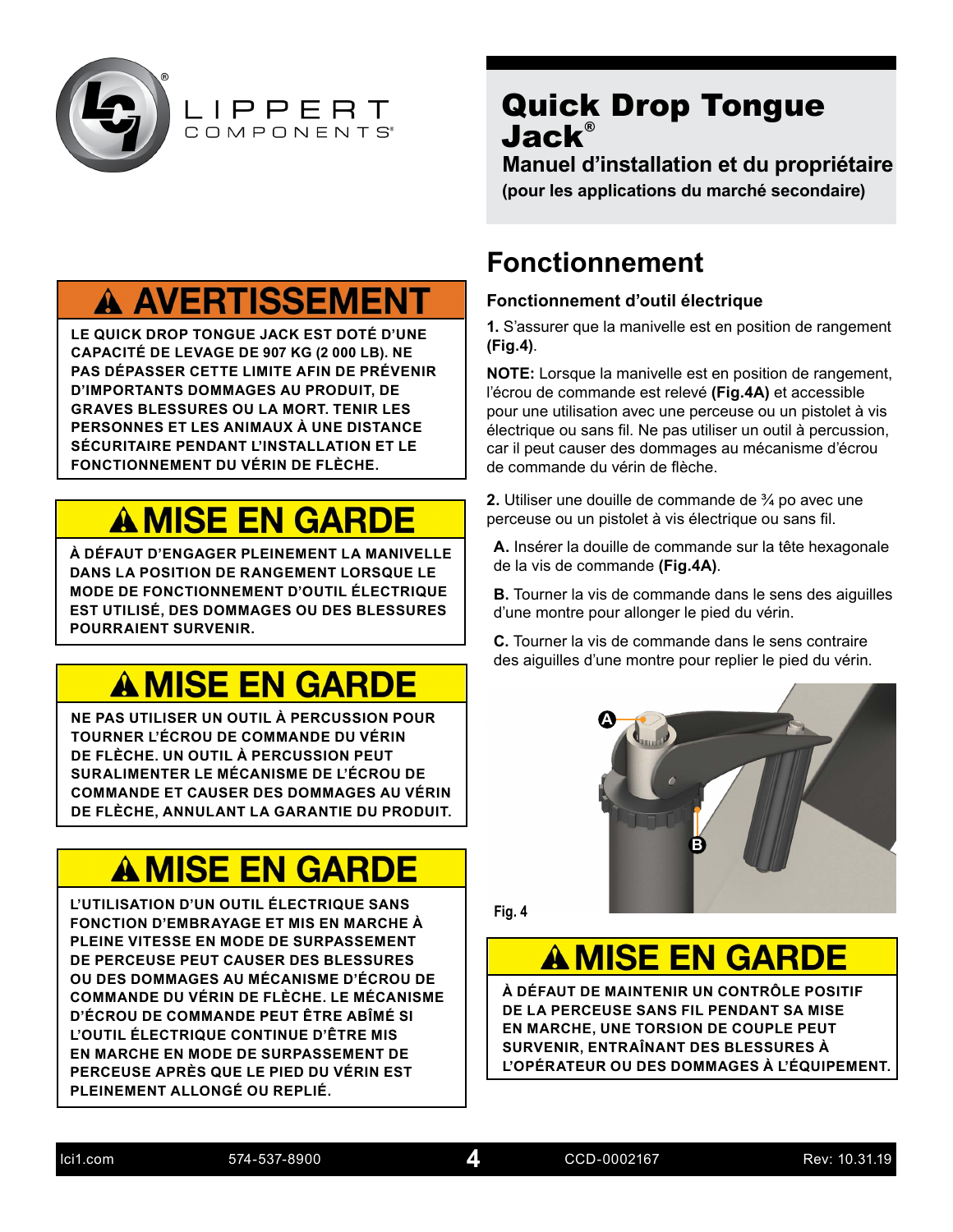

**Manuel d'installation et du propriétaire**

**(pour les applications du marché secondaire)**

#### **Fonctionnement manuel**

**NOTE:** Un dégagement d'un rayon de 6 à 6,5 po est requis pour faire fonctionner la manivelle à partir du point central du pied de vérin à la zone avoisinante.

**1.** Basculer la manivelle **(Fig.5A)** en position de marche.

**A.** Tourner la manivelle dans le sens des aiguilles d'une montre pour allonger le pied du vérin.

**B.** Tourner la manivelle dans le sens contraire des aiguilles d'une montre pour replier le pied du vérin.

**2.** Une fois la hauteur du vérin de flèche obtenue, basculer la manivelle en position de rangement **(Fig.4)**. La manivelle s'engagera dans les encoches du capuchon **(Fig.4B)**.

**NOTE:** Puisque la manivelle se déplace indépendamment de la vis de commande, la ranger empêche la manivelle de tourner lorsque la vis de commande est utilisée.



#### **Attelage à un véhicule remorqueur**

**1.** Caler les roues de la remorque.

**2.** S'assurer que le socle du Quick Drop Tongue Jack est fixé en place de manière sécuritaire avec l'axe de chape et la goupille épingle fendue **(Fig.6A)**.





**3.** Utiliser une douille de commande de ¾ po avec une perceuse ou un pistolet à vis électrique ou sans fil.

**A.** Insérer la douille de commande sur la tête hexagonale de la vis de commande **(Fig.4A)**.

**NOTE:** Il peut être nécessaire d'élever légèrement le pied du vérin pour dégager le coupleur de la boule d'attelage. Tourner la vis de commande dans le sens des aiguilles d'une montre pour allonger le pied du vérin.

**B.** Tourner la vis de commande dans le sens contraire des aiguilles d'une montre pour replier le pied du vérin.

**4.** Verrouiller l'attelage du véhicule remorqueur et raccorder le filage requis, les chaînes ou la commande antiroulis entre le véhicule remorqueur et la remorque.

**5.** Retirer les cales de roues.

6. S'assurer que le pied du Quick Drop Tongue Jack est pleinement replié avant de déplacer le véhicule remorqueur.

**5**